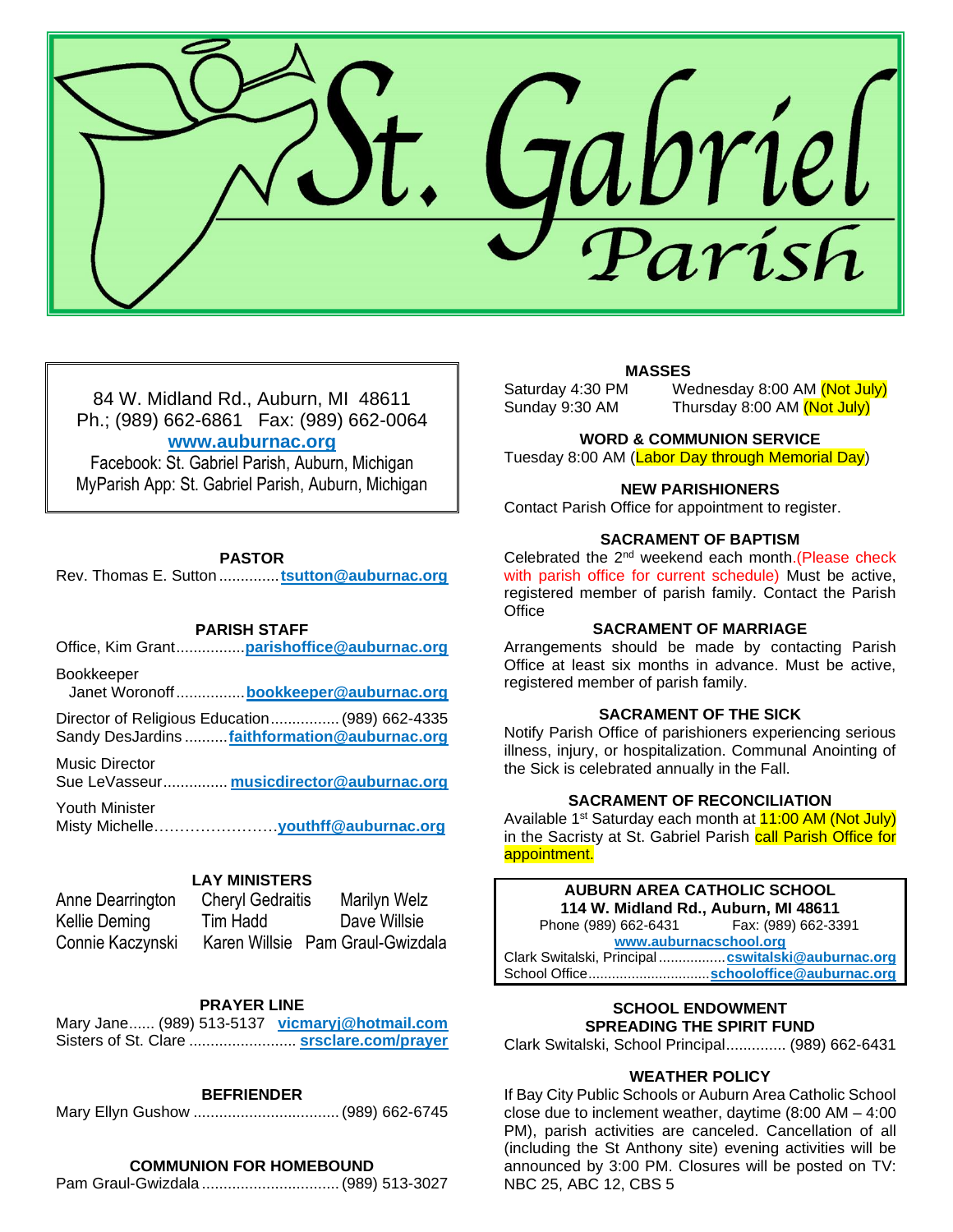## Week of June 4th ,2022

**Monday** 572A: Gn 3:9-15, 20 Ps 87:1b-3, 5-7 Jn 19:25-34 **Tuesday** 360 : 1 Kgs 17:7-16 Ps 4:2-5, 7b-8 Mt 5:13-16 Wednesday 8 am Mass 361: 1 Kgs 18:20-39 Ps 16:1b-2b, 4-5b, 8, 11 Mt 5:17-19 Thursday 8 am Mass 362: 1 Kgs 18:41-46 Ps 65:10-13 Mt 5:20-26 **Friday** 363: 1 Kgs 19:9a, 11-16 Ps27:7-9c, 13-14 Mt 5:27-32 Saturday 4:30 pm Mass 580: Acts 11:21b-26; 13:1-3 Ps 98:1-6 364: Mt 5:33-37 Sunday 9:30 am Mass 166: Prv 8:22-31 Ps 8:4-9 Rom 5:1-5 Jn 16:12-15

## PARISH ACTIVITIES

*Thursday June 9 th – Commission Meetings – 6:30 pm Parish Council – 7 pm Friday June 10th – Wedding Rehearsal – 5:30 pm ~Food Pantry Weekend~ Saturday June 11th – Wedding – 1:30 pm*

## STEWARDSHIP

**Weekly Target**: \$10,962 **Offering**: \$9,894.85  **Priest Retirement Fund:** \$100 **Food Pantry:** \$35 **Children's G**☺☺**d Deeds**

**…**Helping Mom & Dad with yardwork**…**I helped Dad pick up toys**…**

## AUBURN AREA CATHOLIC SCHOOL

## **Clark Switalski, Principal**

 The teachers have cleaned up their rooms, participated in 2 days of professional learning, and finished all of the students paperwork for the 21-22 school year. We have a few things happening this summer that are of note. I have been told that the preschool playground should be expected in the first weeks of August with installation just before school starts. We also have 2 classrooms getting new carpeting the week of July  $5<sup>th</sup>$ . Slowly and surely we will work to continue to update the school in a fiscally responsible manner.



ī

 The Holy Spirit is with us! Pentecost is a great and amazing celebration of the Holy Spirit. The Apostles were still living in fear and didn't really know how to proceed in spreading the good news Jesus brought. Well, the Holy Spirit provides them with a sign and the strength to go out and continue the work Jesus started. Use your time,

talents, and treasure to continue Jesus' work and help make this community the best it can be.

# …God Bless…

## Medical Update: (From Fr. Tom)



The good news is that I had a cardioversion that worked. The shock to my heart put it in rhythm. My pulse went from 115 (where it was for most of the past two months) down to 55. The result is that I am much less tired.

I met with an oncologist regarding the esophageal cancer. And a PET Scan is necessary at the outset to determine the exact location of the tumor and whether or not it has spread. When that information is available, a treatment plan will be developed. Surgery may be necessary along with both chemotherapy and radiation. At least we are now moving, and I feel good about that.

## EDUCATION / FORMATION

**Family Talk Time** *Celebrating Sunday for Catholic Families:* Sara McGinnis Lee *Do you ever pray to the Holy Spirit? What comes to mind when you think about the Holy Spirit?* 

## **Reflecting on the Word**:



 In today's Gospel, the Holy Spirit is called the "Advocate." An advocate is one who stands up for and defends another. It is someone who pleads or speaks on another's behalf. Jesus tells us the Father sends the Holy Spirit to speak on Jesus' behalf and to help us remember what he has

taught. The Spirit also pleads on our behalf before God as we struggle to live God's Word.

## **Living the Word**

 Part of the Pentecost story is that once the Holy Spirit came upon the disciples, they were able to understand each other despite the different languages they were all speaking. In how many languages can the members of your family tell one another, "I love you"? Look it up in a different language every day this week and share it with one another.

## *Vacation Bible School*



Mark your calendar: July 12<sup>th</sup>-14th, 2022 For children in grades  $K - 5th$ (Fall 2022)

Help is also needed from youth in grades  $6th - 12th$ Registration forms & youth volunteer forms are available at the west entrance of the church as well as at the Parish Office

## **The Gifts of the Holy Spirit**

The Holy Spirit is provided by Jesus to assist us in becoming disciples. Because living as a disciple of Jesus can be challenging, Jesus' Spirit remains with us and provides his gifts to help us when we are sent into the world to live out our calling.



**Wisdom** helps us recognize the importance of others and the importance of keeping God central in our lives.

**Understanding** is the ability to comprehend the meaning of God's message.

**Knowledge** is the ability to think about and explore God's revelation, and to recognize there are mysteries of faith beyond us.

**Counsel** is the ability to see the best way to follow God's plan when we have choices that relate to him.

**Fortitude** is the courage to do what one knows is right. **Piety** helps us pray to God in true devotion.

**Fear of the Lord** is the feeling of amazement before God, who is allpresent, and whose friendship we do not want to lose.

## *Congratulations to all our Graduates!*

 $\overline{\mathcal{F}}$ or I know the plans I have for you," declares the LORD, "Plans to prosper you and not to harm you, plans to give you hope and a future. Jeremiah 29:11 May your minds be filled with God's thoughts… May your bodies be filled with God's strength… May your hearts be filled with God's dream for you!

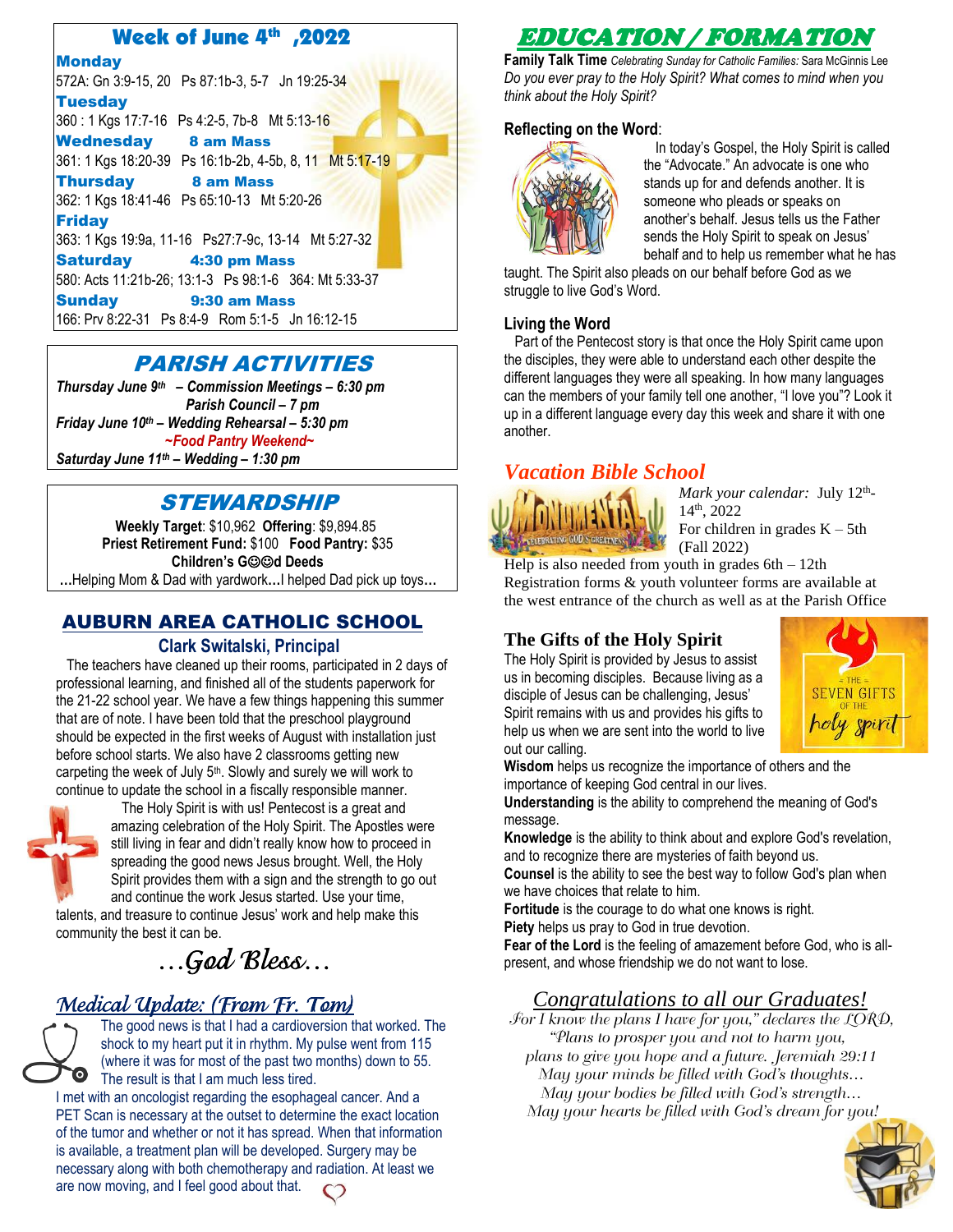

## **FROM**  FR. TOM'S **DESK**

**Feast of Pentecost:** Mary McGlone, *Celebration*

 Luke and John offer two very different renditions of the gift of the Spirit to the community of faith. In Luke, it happens after 50 days: a final 40-day tutorial during which the risen Lord appeared to disciples until the day of his ascension. After a 10-day period of retreat, the Spirit dramatically invades the gathered community with the result that they cannot help but share their Gospel.

 John paints quite a different picture. In his depiction, on the very day of the resurrection, the risen Jesus breaks into the midst of the closed-off and fearful disciples to offer them peace. Before all else, this gift of peace comes in the form of forgiveness. This is the first encounter of the risen Lord with the disciples who had abandoned and betrayed him. Their locked doors are one more sign of their lack of faith. Yet, Christ breaks through it all with the offer of peace. This is a profoundly humbling moment, a replay of sorts of Jesus washing their feet. As he greets them with peace they know all too well that they don't deserve his acceptance. They have proven themselves cowards and traitors, and he's proclaiming his love for them just as they are. The risen Lord appears in their midst in an unexpected way. He shows them his hands and his side, signs of an irrevocable past. Nothing can change what happened. But just as he is free from death, he offers them freedom from being determined by their past.

 The community born out of Pentecost is a community of the forgiven who are commissioned to forgive. These are people who must never forget either their origin or their destiny: They are a gathering of the frail and failing called to strengthen one another. **New Age:(Acts 2)** *Celebration*

 Luke's lack of details in this narrative is so unusual that it must have a purpose. When did this happen? When the day of Pentecost "was fulfilled." Pentecost which came 50 days after Passover was a harvest feast which included a remembrance of how God's gift of the law was accompanied by fire and sound from heaven. The word "fulfilled" mysteriously imitates that a new phase of history is about to begin, completing all that went before it (Luke:9:61).

 Where were the disciples when this happened? Location is the least of Luke's concerns. He says literally, "They were with one accord, together," indicating that being together in heart and mind was the essential point; the space they occupied mattered little in comparison to their attitude. Luke offers no material details until he describes the group's experience. A sound like wind and tongues as of fire were the outward signs, but the key detail is that the community was suddenly enflamed with the Holy Spirit.

 By telling us that Jerusalem was home to "devout Jews of every nation under heaven. "Luke brings a new crowd into the story. In his Gospel he had spoken primarily of the disciples, unsophisticated Galileans, the leaders with their underlings and a few other characters. Now the focus is on a crowd that represents chosen people from the entire world. The horizon has become limitless. **Unity in Diversity: (1 Corinthians 12)** *Celebration*

## When we recognize faith as a gift rather than an accomplishment or status, we acknowledge that we aren't writing the script. Paul is saying that every gift, every call to serve, every advance in the reign of God is a work of God. We don't decide who gets what; we can only choose how to use what we are given.

 Although it may seem counterintuitive, Paul called the community to build their unity by enhancing their diversity. The destructive power of factionalism comes from the closed mindset and competition of the parties. When each side sides assumes that their truth is the only

truth, they are claiming ownership of the Holy Spirit rather than stewardship of the Spirit's gifts. When each group learns to humbly recognize that the Spirit's gifts are given them for the good of the whole, they can learn to play their part in furthering God's work in their world. Paul uses the image of the body to make it clear that selfserving divisions create moral danger for the community.

**Birth of the Church: (John 15 & 16)** *Grace Works,* Dallas Texas Notice the way Luke tells the story of the coming of the Holy Spirit. As the birth story of Jesus, it is the moving of the Holy Spirit in surprising and mysterious power that create a miraculous birth of the Church. The Spirit moved among them, like the way the Spirit moved over the chaos in the first verses of Genesis to create the world. But this time the Spirit arrived with the sound of wind, the breath of God, and appeared as tongues of fire resting on each of them. And with that Spirit upon them, the disciples who had been fearful to speak of Jesus when he was arrested just a few weeks earlier, found their tongues to bear witness to the living Lord throughout the world. And nothing the world could do, whether it be mockery or persecution, could silence the Church's new-found tongue. With the arrival of the Spirit, the Church found her voice, and connected with the true source of her power.

 There are some today in the Church who want to believe that the gifts and presence of the Holy Spirit are essentially individual matters, as if the Spirit was a personal gift from God meant to be enjoyed in private. But Luke tells us that the Holy Spirit immediately bought the disciples into the community with each other, and that the experience of the Spirit at Pentecost instantly spilled out into the streets of Jerusalem. Pentecost is essentially a public day in the life of the Church, not a private celebration of personal intimacy with God. The Spirit blew the doors off the upper room where the Church was praying and provided the wind in the sails that drove the church to the uttermost parts of the earth. Such an experience could not be kept quiet. And who would want to? Certainly not God. There was good news to tell, and with the Spirit's breath within them and the Spirit's tongue inside them, the Church began to speak with a boldness and clarity that was nothing less than miraculous. The curse of Babel was overturned in an instant, for every language barrier was overcome. God wanted the good news to be understood by everyone. It was then, as it is today, a marvel

 Pentecost. Is it a party of grace that turns the world upside down, or is it the power of God's love that finally turns the world right side up? I think you know. Party on, Church. **Catch the Spirit:** *Celebration*

 Today's Gospel represents the fulfillment of a promise. In chapters 14 and 16 of the Johannine Gospel, Jesus is represented as assuring his own that although he will no longer be physically present to them, neither shall he be absent. Rather, Jesus will remain fully and forever with his own through the gift of the Spirit. Through the indwelling and ever-abiding spirit, Jesus would continue to guide and teach, enliven, and excite, comfort and challenge, defend and protect his disciples. Through the Spirit, they, in turn, would be enabled and empowered to do what Jesus had done, to preach and teach as Jesus had preached and taught and to be ambassadors of God's peace and forgiveness just as Jesus had been. This same Spirit lives within all who would welcome its powerful presence. Do we truly believe this? Is our belief substantiated by an authentic response to the Spirit moving within and among us? Today the Gospel, with its account of the bestowal of the Spirit and the accompanying mandate, encourages us with the knowledge that Jesus continues to breathe his Spirit into each of his 21<sup>st-</sup>century disciples just as surely and strongly as he breathed upon those first believers who were gathered behind locked doors for fear of reprisal.

# "Fill me Lord, with your Spirit"